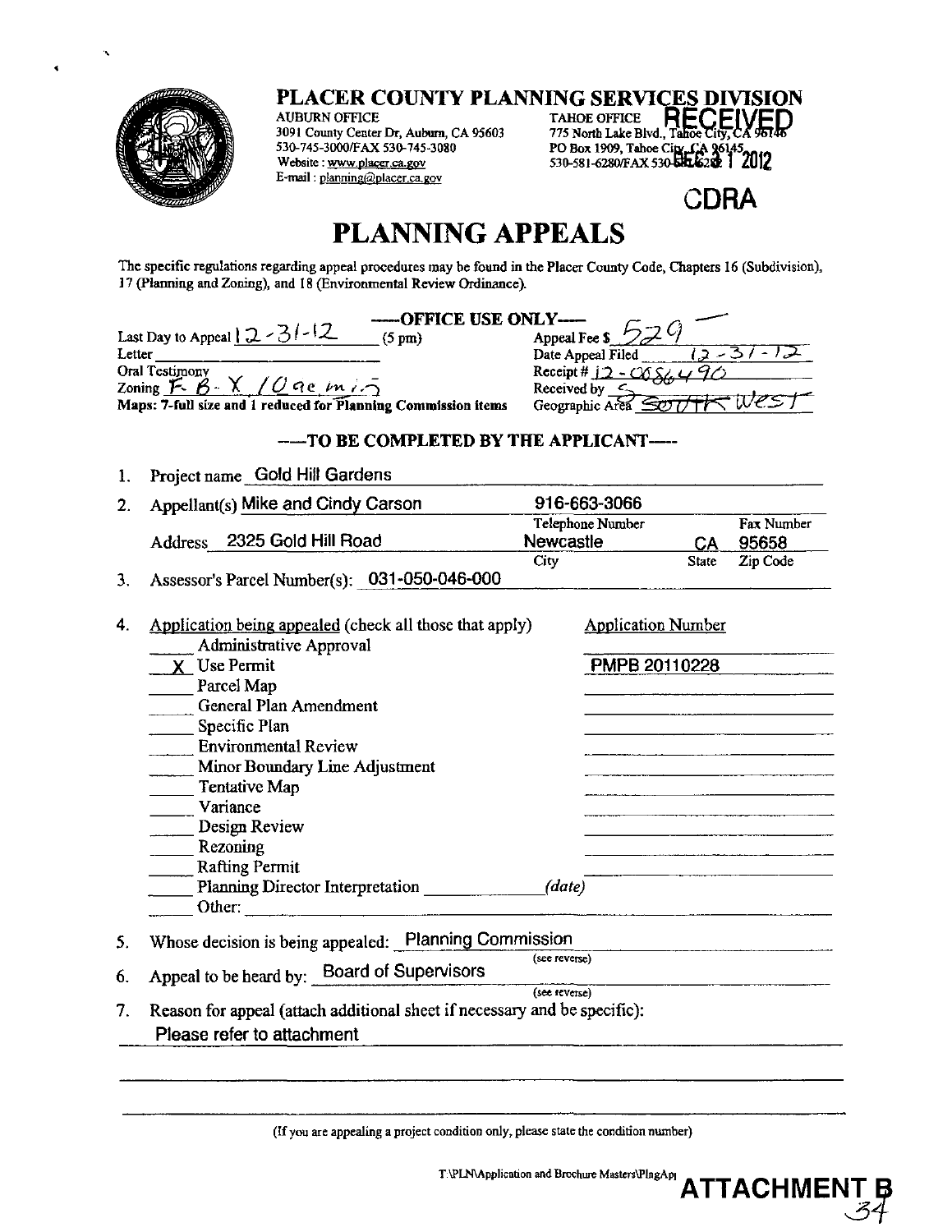Note: Applicants may be required to submit additional project plans/maps.

Signature of Appellant(s)  $\frac{M_{\text{NCE}}}{M_{\text{NCE}}C_{\text{AR37N}}}$   $\frac{M_{\text{A}}}{D_{\text{A}}}\frac{C_{\text{A}}}{D_{\text{A}}}\frac{C_{\text{A}}}{D_{\text{A}}}\frac{C_{\text{A}}}{D_{\text{A}}}\frac{C_{\text{A}}}{D_{\text{A}}}\frac{C_{\text{A}}}{D_{\text{A}}}\frac{C_{\text{A}}}{D_{\text{A}}}\frac{C_{\text{A}}}{D_{\text{A}}}\frac{C_{\text{A}}}{D_{\text{A}}}\frac{C_{\text{A}}}{D_{\text{A}}}\frac{C_{\text$ 

## PLACER COUNTY ZONING ORDINANCE SECTION 17.60.110

Rulings made by the below are considered by the Planning Commission:

- Planning Director (interpretations)
- Zoning Administrator
- Design/Site Review Committee
- Parcel Review Committee other than road improvements which should be appealed to the Director of Public Works
- Environmental Review Committee

Rulings made by the Planning Commission are appealed directly to the Board of Supervisors.

Rulings made by the Development Review Committee are appealed to the hearing body having original jurisdiction

## Note: An appeal must be filed within 10 calendar days of the date of the decision. Appeals filed more than 10 days after the decision shall not be accepted by the Planning Division.

For exact specifications on an appeal, please refer to Section 17.60.110 of the Placer County Code.